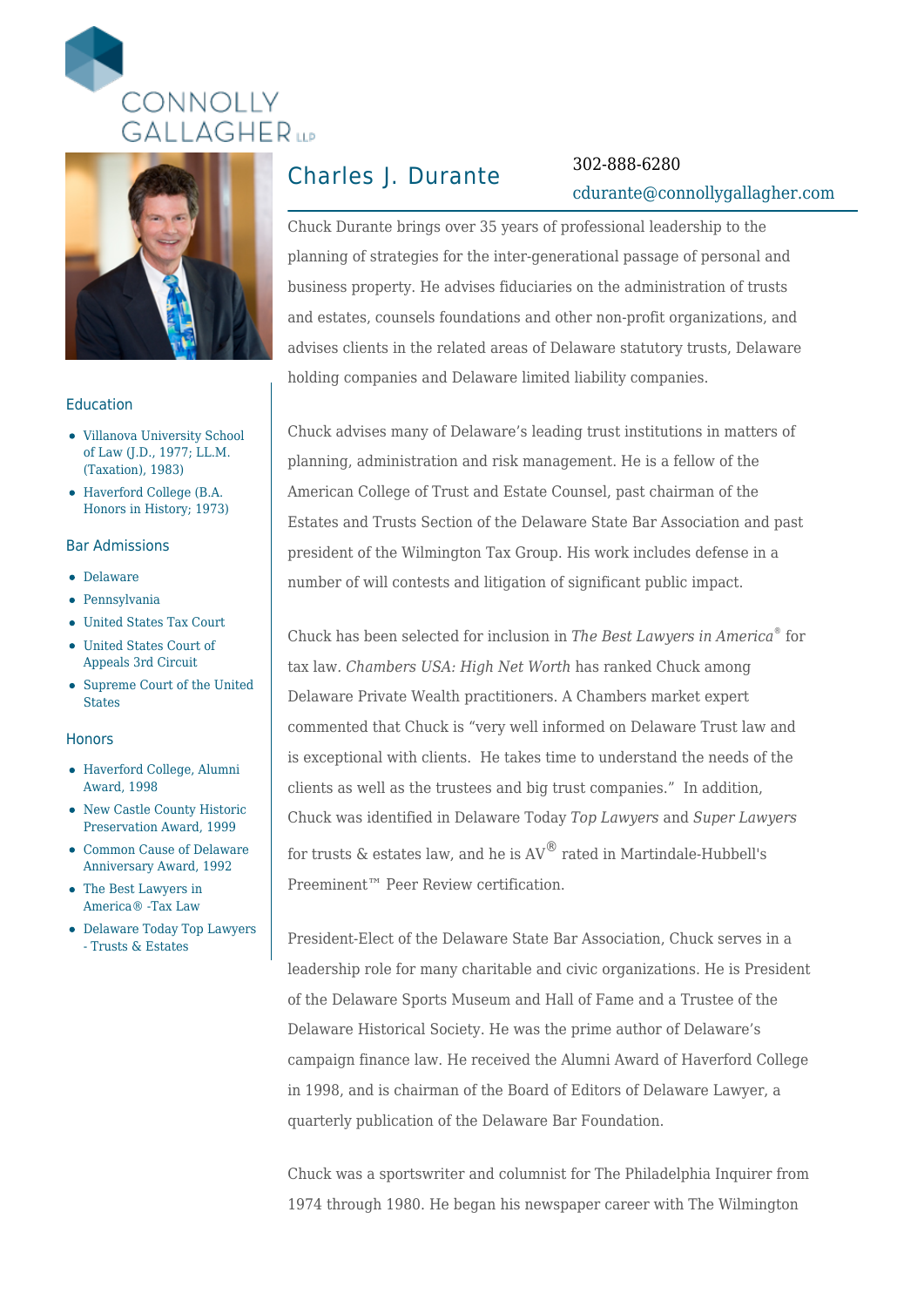News-Journal and The Delaware State News, and continues to write on topics touching on the law of trusts and estates, American history, Delaware sports and public affairs. He is a member of the Delaware Track and Field Hall of Fame.

### Representative Experience

- [In re Will & Trust of Moor, 2005 Del. Ch. LEXIS 88](https://www.connollygallagher.com/cases/in-re-will-trust-of-moor-2005-del-ch-lexis-88/)
- [Fischer v. Fischer, 864 A.2d 98 \(Del. Ch. 2005\)](https://www.connollygallagher.com/cases/fischer-v-fischer-864-a-2d-98-del-ch-2005/)
- [Motors Liquidation Company \(f/k/a General Motors Corporation\), et](https://www.connollygallagher.com/cases/motors-liquidation-company-fka-general-motors-corporation-et-al-v-director-of-revenue-del-super-c-a-nos-n10c-10-287-288-289-consolidated/) [al, v. Director of Revenue, Del. Super., C.A. Nos. N10C-10-287, -288,](https://www.connollygallagher.com/cases/motors-liquidation-company-fka-general-motors-corporation-et-al-v-director-of-revenue-del-super-c-a-nos-n10c-10-287-288-289-consolidated/) [-289 \(consolidated\)](https://www.connollygallagher.com/cases/motors-liquidation-company-fka-general-motors-corporation-et-al-v-director-of-revenue-del-super-c-a-nos-n10c-10-287-288-289-consolidated/)
- [Northern Delaware Clean Water Corp. v. City of Wilmington, 1995](https://www.connollygallagher.com/cases/northern-delaware-clean-water-corp-v-city-of-wilmington-1995-del-ch-lexis-139-2/) [Del. Ch. LEXIS 139](https://www.connollygallagher.com/cases/northern-delaware-clean-water-corp-v-city-of-wilmington-1995-del-ch-lexis-139-2/)
- [Cochran v. Supinski, 794 A.2d 1239 \(Del. Ch. 2001\) and 2002 Del. Ch.](https://www.connollygallagher.com/cases/cochran-v-supinski-794-a-2d-1239-del-ch-2001-and-2002-del-ch-lexis-36-affid-813-a-2d-1140-2002/) [LEXIS 36, aff'd 813 A.2d 1140 \(2002\)](https://www.connollygallagher.com/cases/cochran-v-supinski-794-a-2d-1239-del-ch-2001-and-2002-del-ch-lexis-36-affid-813-a-2d-1140-2002/)
- [City of Wilmington v. Rice, 1984 Del. Super LEXIS 603](https://www.connollygallagher.com/cases/city-of-wilmington-v-rice-1984-del-super-lexis-603/)
- [Biener v. Calio, 361 F.3d 206 \(3d Cir. 2004\), cert den., 125 S. Ct. 55](https://www.connollygallagher.com/cases/biener-v-calio-361-f-3d-206-3d-cir-2004-cert-den-125-s-ct-55-2004/) [\(2004\).](https://www.connollygallagher.com/cases/biener-v-calio-361-f-3d-206-3d-cir-2004-cert-den-125-s-ct-55-2004/)
- [Fitzgerald v. Reardon, 576 A.2d 183 \(Del. Ch. 1990\)](https://www.connollygallagher.com/cases/fitzgerald-v-reardon-576-a-2d-183-del-ch-1990/)
- [In re Will of Puwalski, 1996 Del. Ch. Lexis 14](https://www.connollygallagher.com/cases/in-re-will-of-puwalski-1996-del-ch-lexis-14/)
- [Scrivens v. VanSant, 1980 WL 324485 \(Del. Super.\), aff](https://www.connollygallagher.com/cases/scrivens-v-vansant-1980-wl-324485-del-super-affid-del-supr-1980/)
- [Peterson v. Hall, 421 A.2d 1350 \(Del. 1980\)](https://www.connollygallagher.com/cases/peterson-v-hall-421-a-2d-1350-del-1980/)
- [State Personnel Commission v. Howard, 420 A.2d 139 \(Del. 1980\)](https://www.connollygallagher.com/cases/state-personnel-commission-v-howard-420-a-2d-139-del-1980/)

## **Publications**

- "[Growing Influence, Unanswered Questions"](https://www.connollygallagher.com/wp-content/uploads/2018/12/Delaware_Banker_FAll2018_Vol_14_No4.pdf), Delaware Banker, Fall 2018, Vol. 14 No. 4 (pp. 22-27)
- ["Rethinking Delaware's Tax Structure, Delaware Lawyer"](https://www.connollygallagher.com/wp-content/uploads/2018/03/DeLawWinter2017-18_Durante.pdf), Delaware Banker, Winter 2017, Vol. 13 No. 1 (pp. 22-27)
- "[Diluting The Voting Rights Act"](https://www.connollygallagher.com/wp-content/uploads/2019/06/DeLawFall-Final.pdf), Delaware Lawyer, Fall, 2016, Vol. 34 No. 3 (pp. 22-26)
- ["The Delaware Trust: A Device to Avoid Forced Heirship",](https://www.connollygallagher.com/wp-content/uploads/2018/02/Delaware_Banker_Vol_11_No_4.pdf) Delaware Banker, Fall 2015, Vol. 11 No. 4 (pp. 24-26)
- ["Discretionary Distributions: Considering Other](https://www.connollygallagher.com/wp-content/uploads/2018/02/Delaware_Banker_Fall_2014_Durante-Delaware_Banker_Fall_2014_Durante.pdf1_.pdf) [Resources](https://www.connollygallagher.com/wp-content/uploads/2018/02/Delaware_Banker_Fall_2014_Durante-Delaware_Banker_Fall_2014_Durante.pdf1_.pdf)", Delaware Banker, Fall 2014, Vol. 10 No. 4 (pp.22-25)
- "When Does a Signed Document Not Create a Trust?" Trusts & Estates, November 2013 (pp. 40-50) (co-author with Greg J. Weinig and Scott E. Swenson)
- "Notification to Remainder Beneficiaries: A Business Judgement," Delaware Banker, Winter 2013, Vol. 10 No. 1